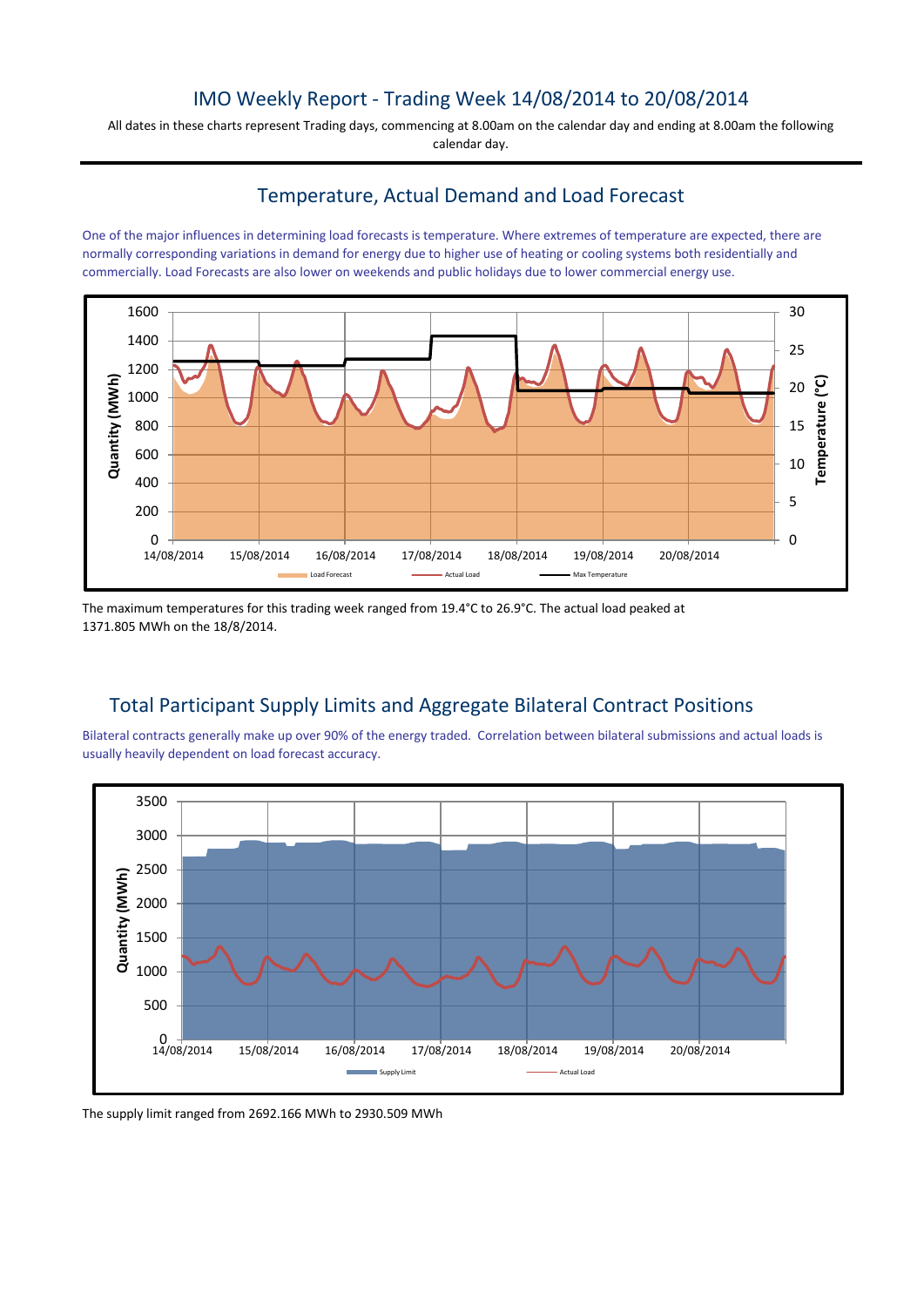#### Net Balancing Market Trades

Bilateral contracts and STEM trading are generally based on the forecast energy requirements of Participants. When the forecast requirements are higher or lower than the actual requirements for a day, this Market energy must be bought and sold in the balancing mechanism. This graph shows the estimated net balancing trades.



The majority of the balancing activity this week occurred within Balancing Demand. The maximum balancing demand for the week reached 150.269 MWh on the 17/8/2014. The maximum balancing supply for the week reached -131.862 MWh on the 15/8/2012.

# Total Traded Energy

This chart represents a comparison between the total net energy that is traded in Bilateral Contracts, the STEM and the balancing mechanism. Balancing Supply represents cases in which the total contract position is greater than the demand and customers must supply energy back to balancing. Balancing Demand represents cases in which the total contract position is less than the demand and customers must purchase energy from balancing.



Total balancing supply equalled -4139.692 MWh whereas total balancing demand equalled 11797.803 MWh. The Total STEM Traded quantity was 15287.397 MWh, with the STEM Clearing Quantity ranging between 27.768 MWh and 94.993 MWh.